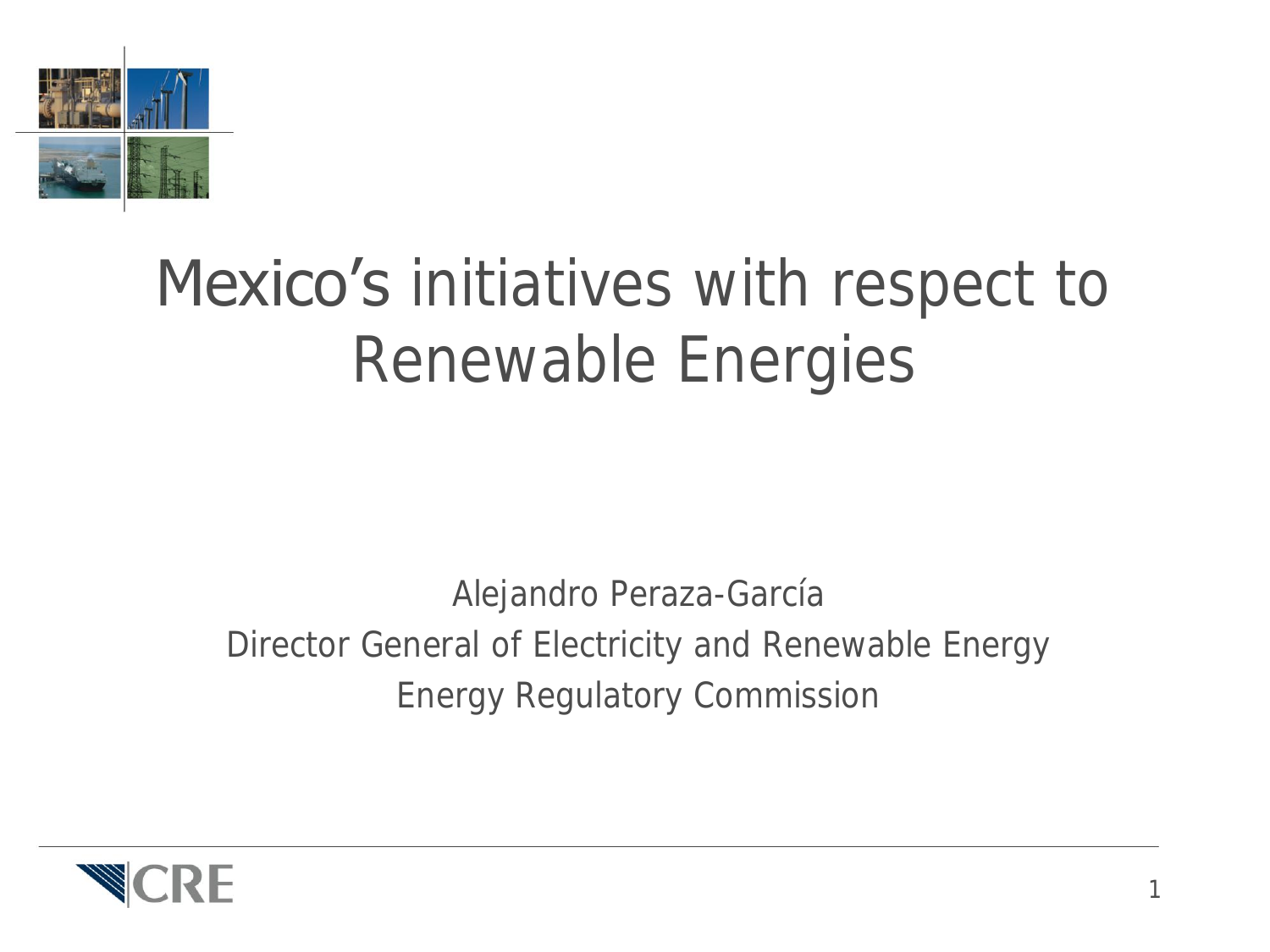

# Mexico's Industrial Organization in the Electricity Sector

- Public service is a legal monopoly granted to CFE (State owned utility).
- Private sector is allowed to participate in what is considered **not to be**  public service:
	- Self-supply;
	- Cogeneration;
	- Small production;
	- $-$  IPP;
	- Exports, and
	- Imports.
- Since 1994, CRE regulates the interaction between CFE and the private agents.

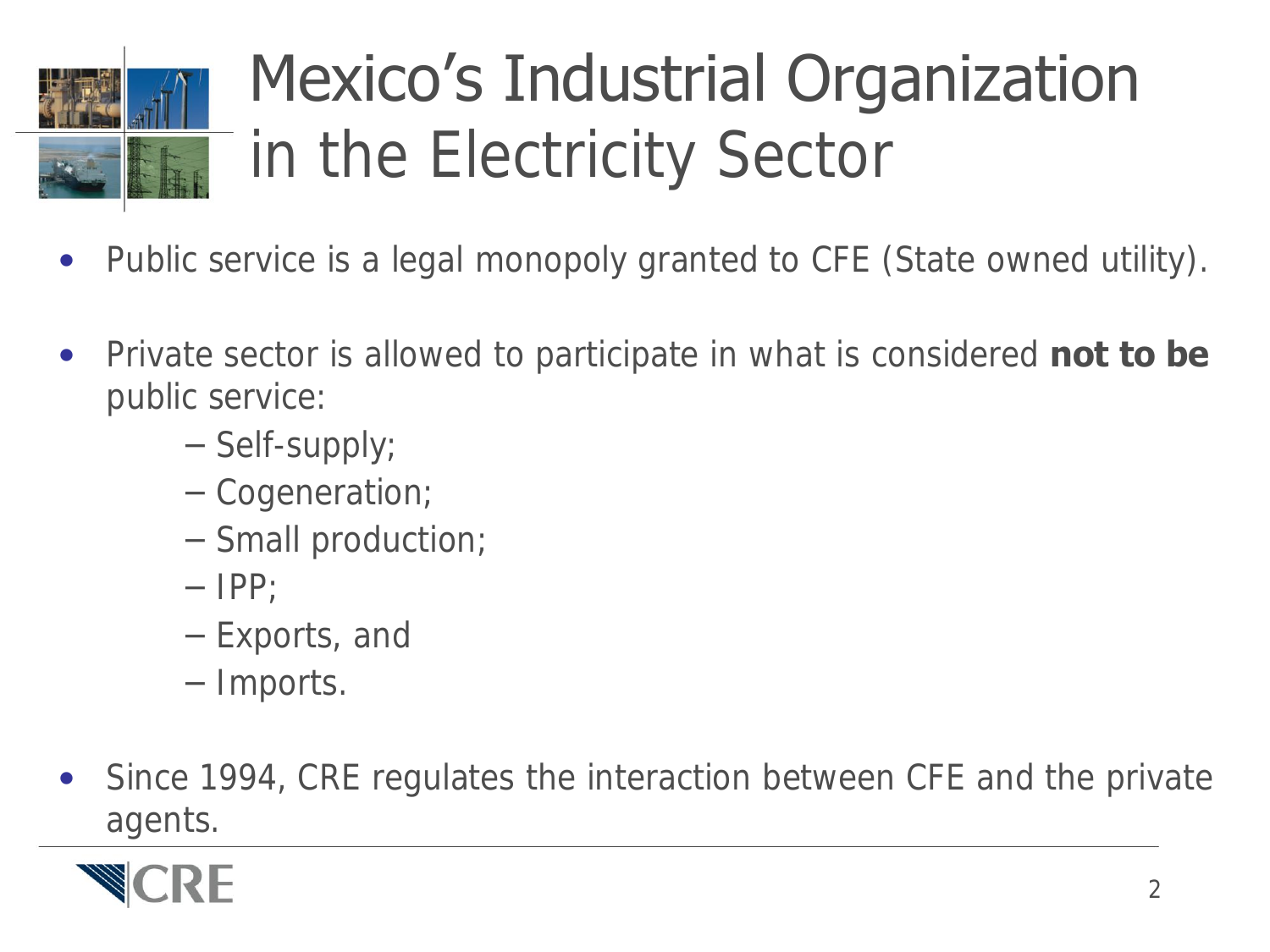

- Generation, exports and imports by the private sector (market entry and exit):
	- Permits.
- Capacity and electricity purchased by CFE:
	- Price determination mechanisms. **No subsidies involved**
- Transmission and interconnection services offered by CFE:
	- Issuance of:
		- Contract models;
		- Wheeling rates;
		- Interconnection rules.

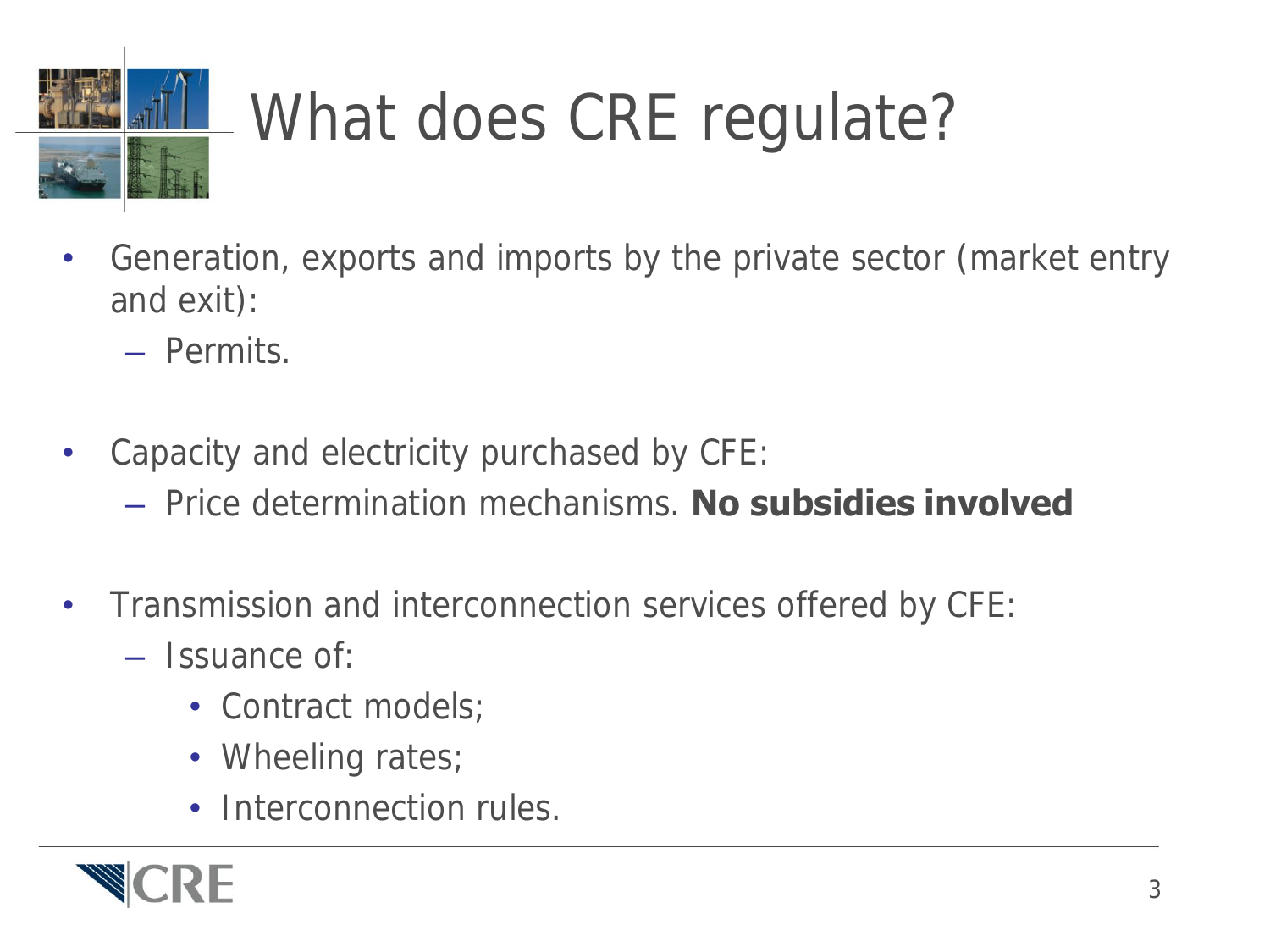# Evolution of Renewable Energy **EDEC** (RE) regulation in Mexico

- Prior to 2008, all RE regulation was issued without the Commission having explicit powers on the subject.
- All instruments developed by CRE were based on its powers to regulate the electricity sector and were mainly directed to RE selfsupply projects.
- CRE interpreted that its mandate to promote economic efficiency and competition within the sector implied the issuance of regulation meant to correct market failures such as:
	- Barriers of entry to RE technologies and
	- Externalities.

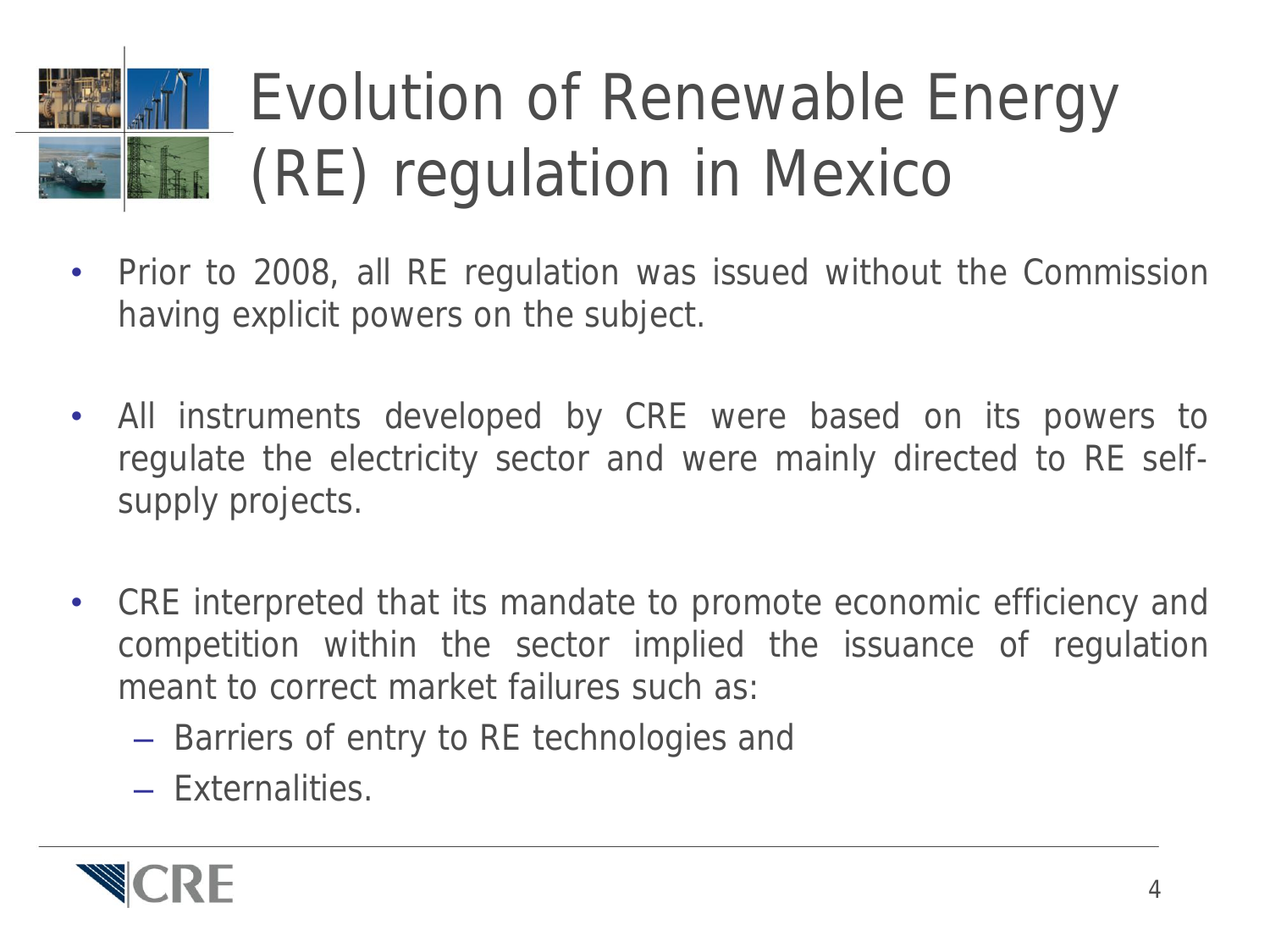

### Specific regulatory powers on Renewable Energy (RE)

- In 2008, Congress approved the Law for the Use of Renewable Energies and the Financing of the Energy Transition\*, which is aimed at promoting the diversification of the energy sources used to generate electricity through the use of RE.
- According to the Law, CRE has an specific mandate to promote clean energies through the following:
	- Issuance of methodologies to estimate:
		- Energy and capacity payments for RE generators;
		- Contribution of capacity to the system;
		- Efficient cogeneration.
	- Revision of dispatching rules.



Ley para el Aprovechamiento de las Energías Renovables y el Financiamiento de la Transición Energética or LAERFTE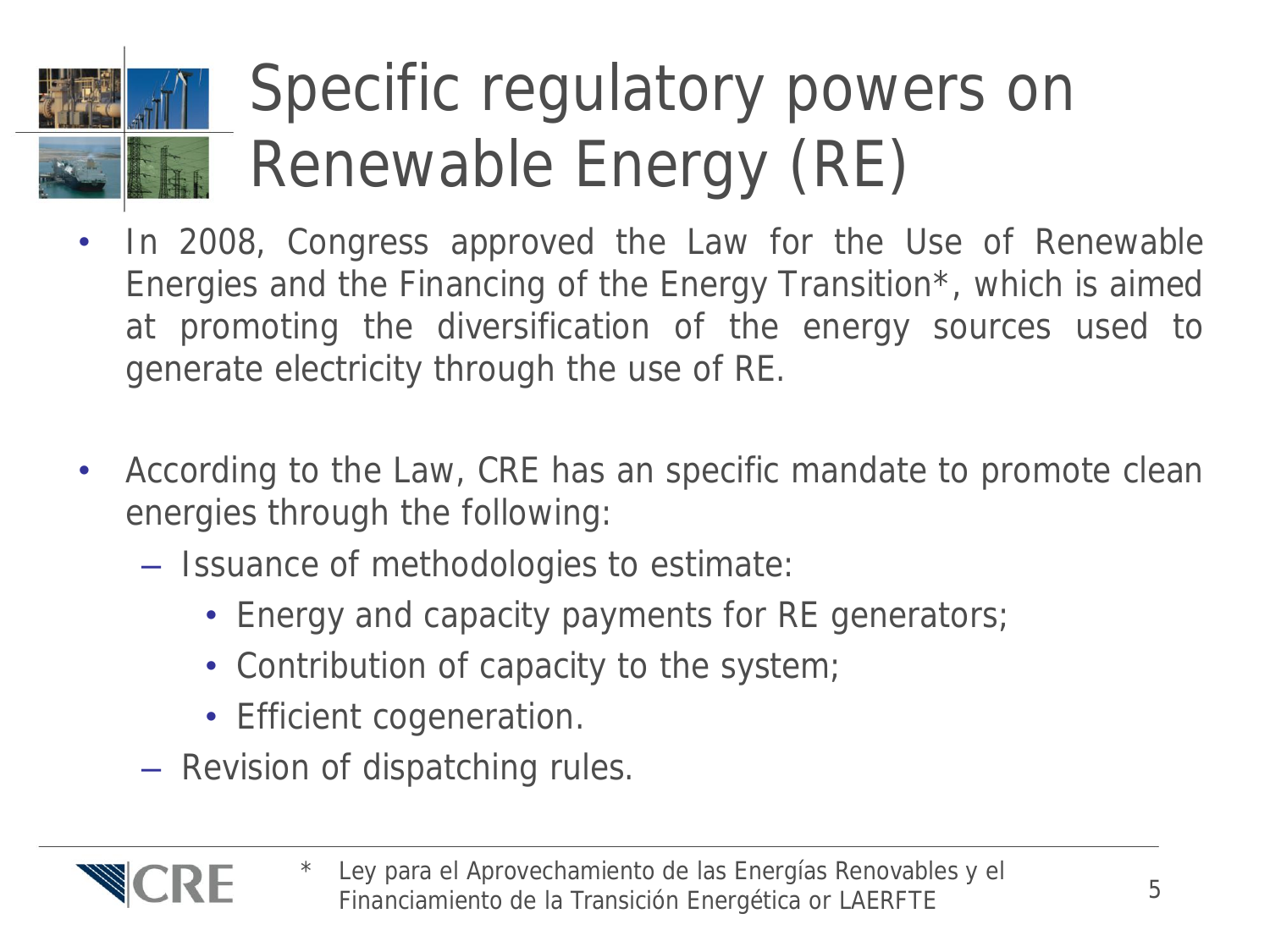# Renewable Energy: Main regulatory instruments

- Through self supply schemes:
	- 1. Energy bank  $(> 0.5$  MW);
	- 2. Postage stamp minimum wheeling charges;
	- 3. net metering (low or mid tension);
	- 4. Coordination of open seasons for new transmission lines;
	- 5. Efficient cogeneration criteria.
- Using CFE monopsony condition:
	- Energy and capacity payments for RE private generators (maximum tariffs and auction mechanisms).

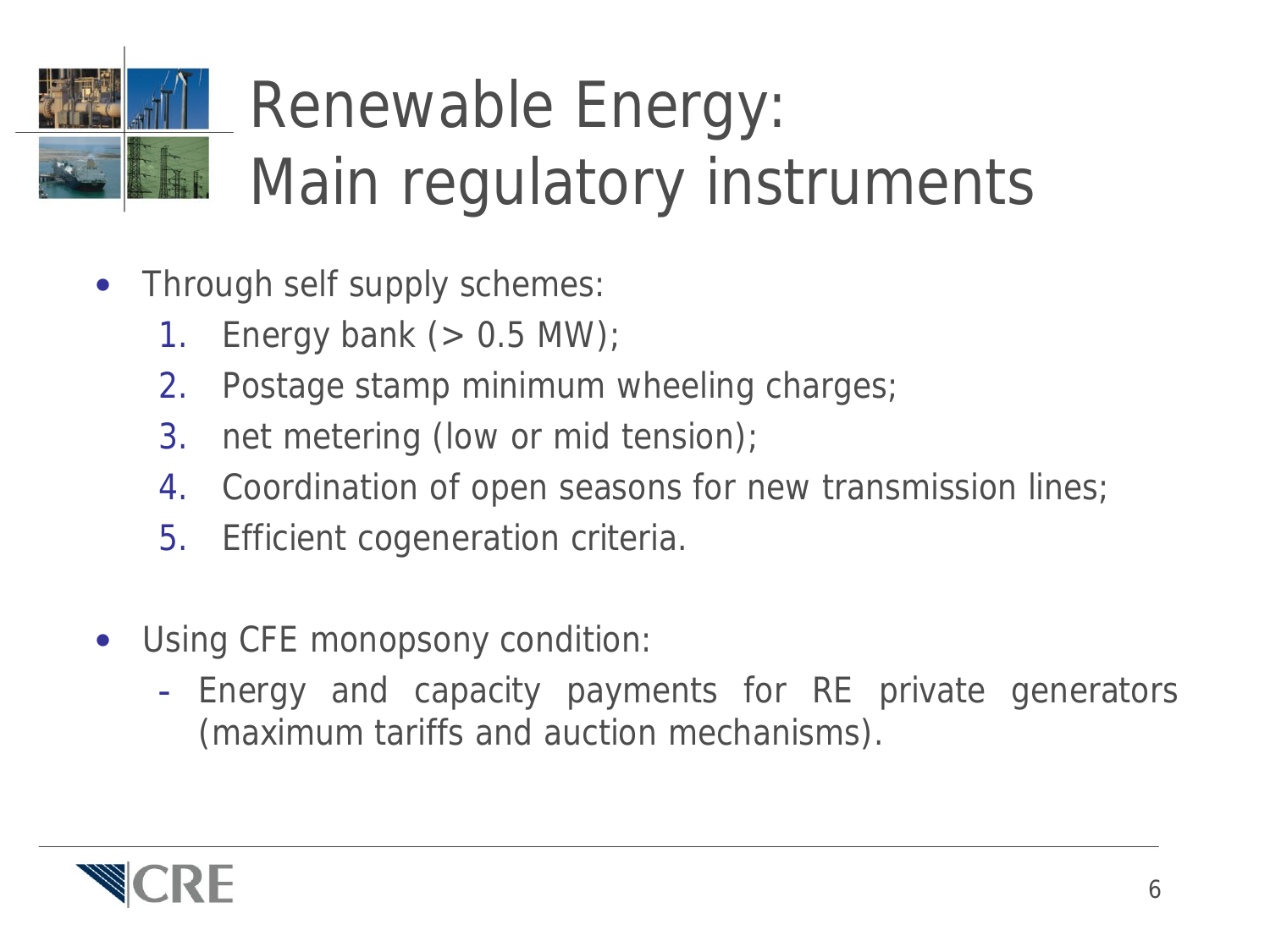# 1. "Energy bank": Basic **ELECTED** characteristics

- Energy is delivered to the grid whenever it is generated;
- Consumption doesn't need to match generation; energy can be "accumulated" in the grid and delivered in a different period of time;
- Energy exchange takes place at the prevailing tariff rate in the interconnection and load points;
- At the end of the year, the permit holder can sell the remaining "accumulated" energy at 85% of the marginal cost of the system;
- Capacity credit is granted based on the monthly average of power produced during the weekdays system peak period;
- Emergency energy sold to CFE is paid at 1.5 times the tariff rate.

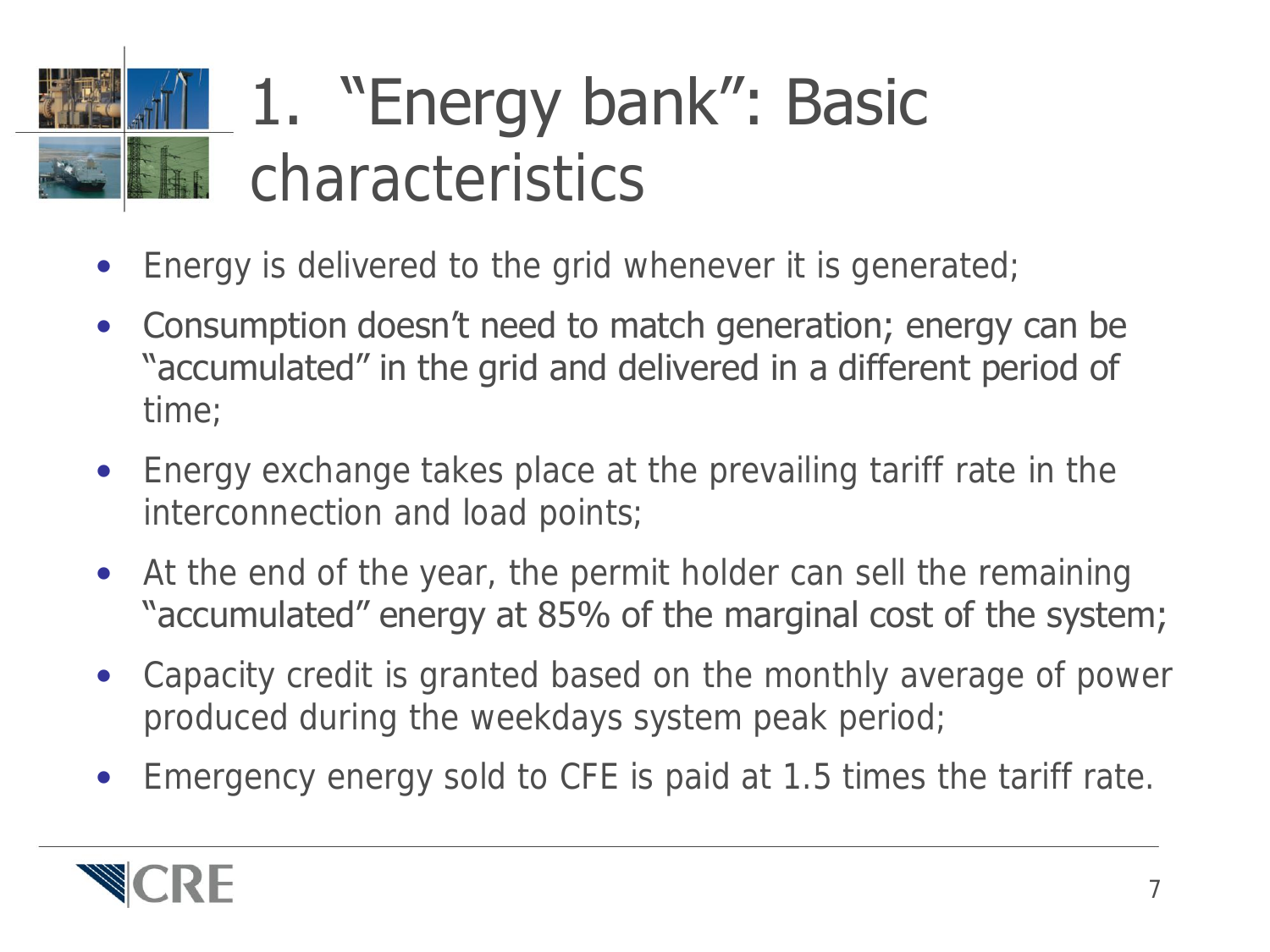

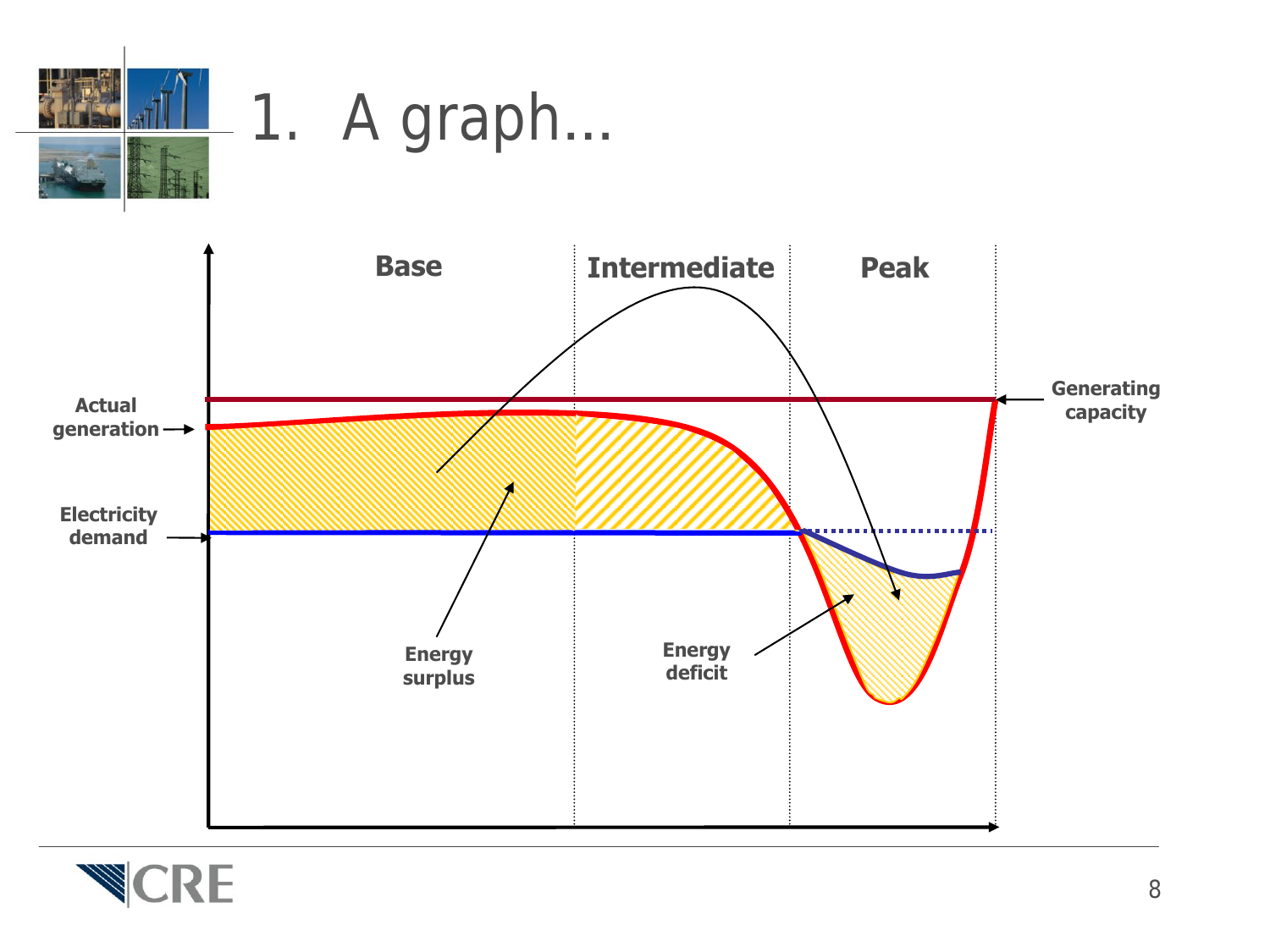# 2. Special wheeling rates for RE

- Traditional methodology to calculate transmission rates is based on energy flows and location of both generation and loads: transmission rates are higher when it goes with the flow than otherwise.
- Since this logic is not applicable to RE, because generation can not be located at will, CRE issued postage stamp type rates based on minimum variable costs.
- Rates are paid according to the tension levels used and are adjusted by inflation in a monthly basis and the values for January 2012 are:
	- High tension 0.03441 MX\$/kWh
	- Medium tension 0.03441 MX\$/kWh
	- Low tension 0.06882 MX\$/kWh
- Rates do not apply for new infrastructure.

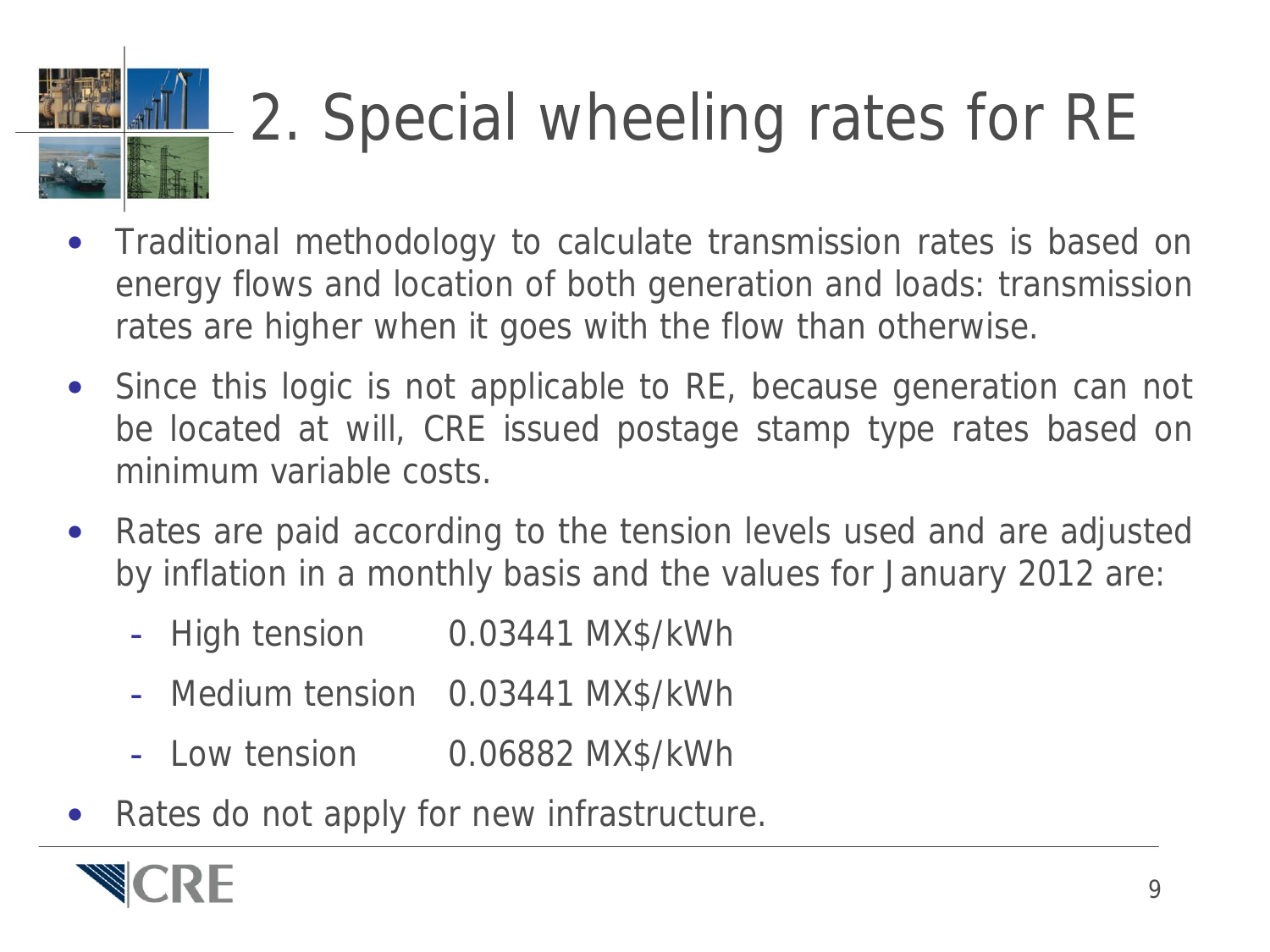# 3. Small and medium scale net metering

- Typical 1:1 net metering mechanism for users which consume at the generation point (no transmission).
- Small scale:
	- Interconnection at low tension (below 1 kV).
	- Residential users, up to 10 kW.
	- Commercial users, up to 30 kW.
- Medium scale:
	- Interconnection at medium tension (below 69 kV).
	- All users, up to 500 kW.

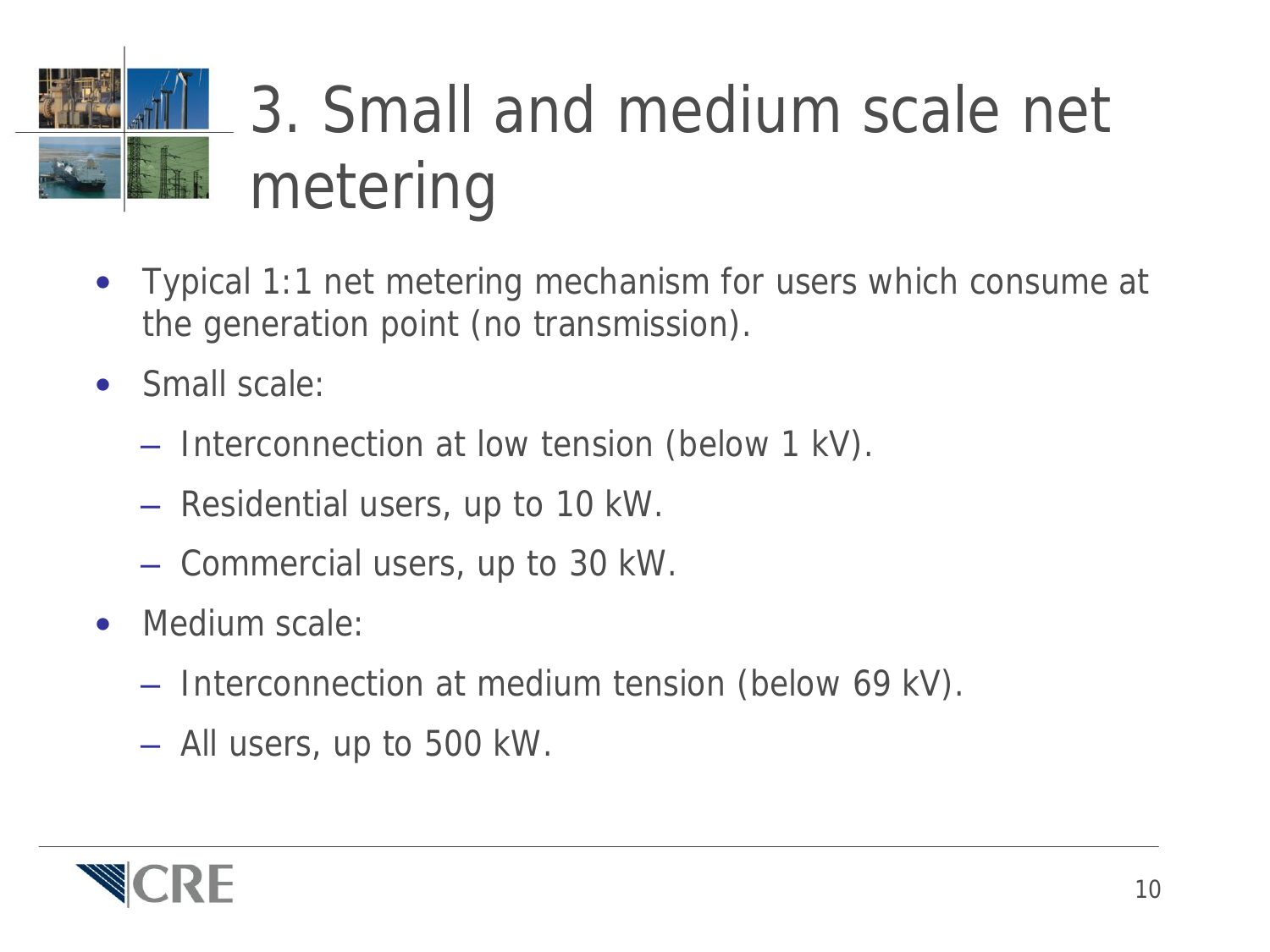# 4. Open seasons for transmission lines

- New infrastructure to transmit electricity from places where RE is located, has normally faced coordination problems between permit holders and CFE (building several transmission lines is uneconomic).
- To avoid these coordination problems, CRE has conducted open season processes through which is determined the capacity of a new transmission line to be built; they establish how this new capacity will be paid, and allocate transmission capacity among the different users.
- In 2008, over 2600 MW of transmission capacity was built through this process (2000 MW for private projects).
- CRE has recently organized 3 new open seasons for wind projects (Oaxaca, Tamaulipas and Baja California). It is expected that 5000 MW of transmission infrastructure shall be built

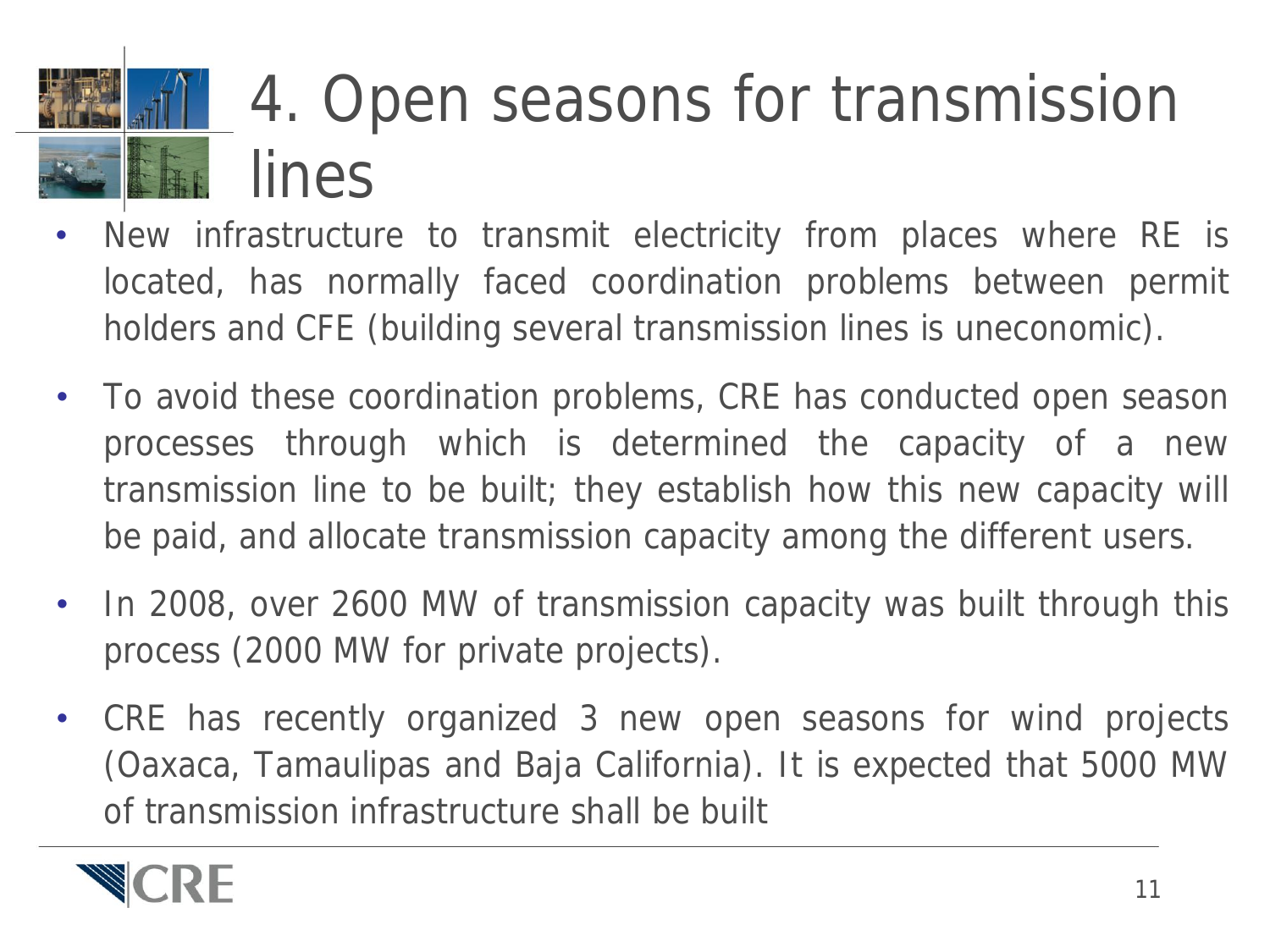

### 5. Other regulation on renewables

- Dispatching rules
- Interconnection rules
- Capacity credit
- Renewable energy pricing
- Net metering for low and mid tension consumers
- Cogeneration